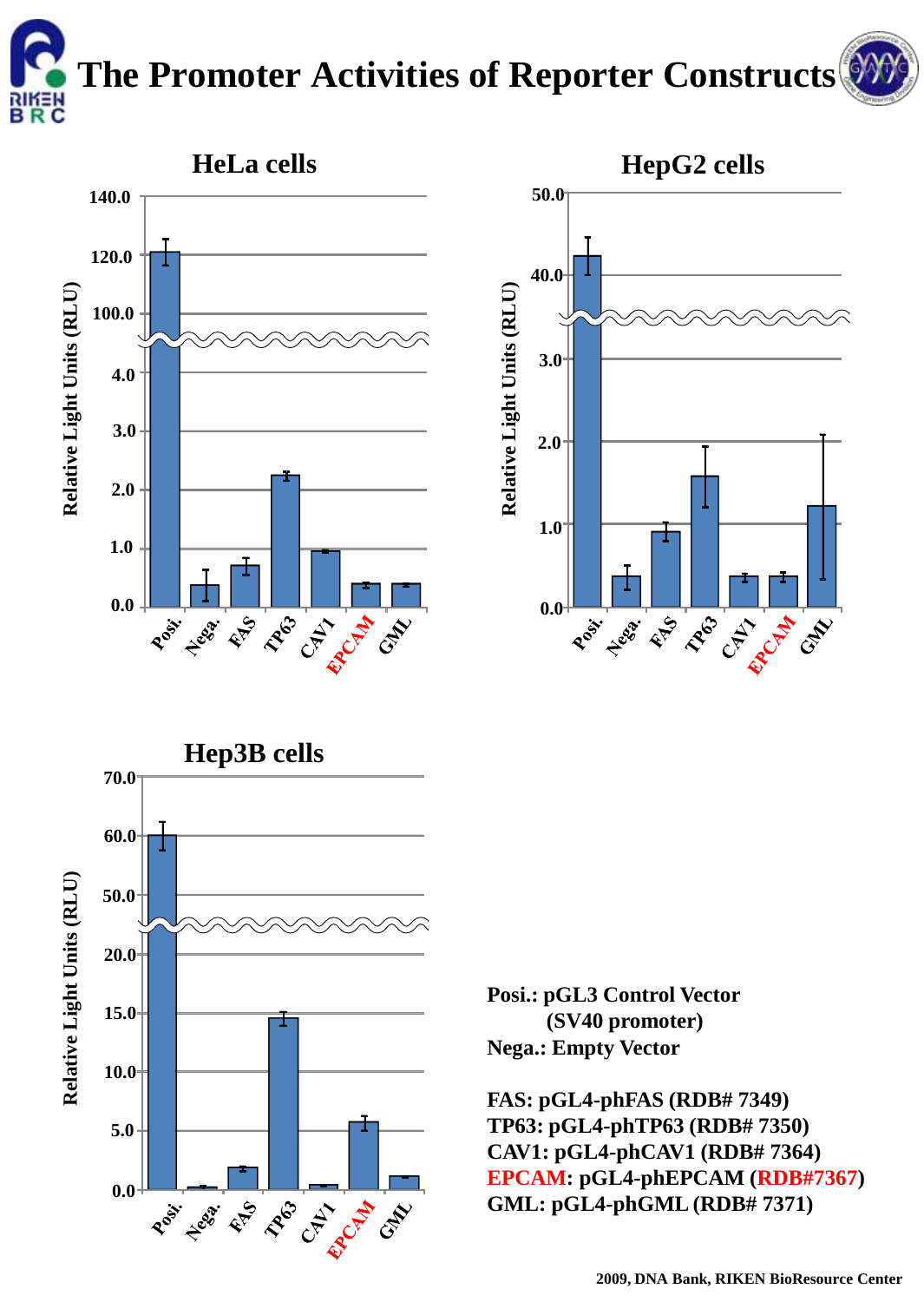

File Name : Reference Seq. GNU Sequence Size  $: 5753$ 2nd Nucleotide Sequence File Name : RDB7367F fasta  $: 400$ Sequence Size Unit Size to Compare  $= 2$ Pick up Location  $= 1$  $[99.751\% / 401 bp]$  INT/OPT. Score:  $\langle 1444 / 1588 \rangle$ 1' GGCCTAACTG GCCGGTACCT GAGCTCGCTA GCCTCGAGGA TCCAGCCTCC TTTCCTCTTT \*\*\*\*\*\*\*\*\* \*\*\*\*\*\*\*\*\*\*  $60''$ CCAGCCTCC TTTCCTCTTT 61' TTAACTCTTA CTTTTATGAT TTCTTTAGTG GATAAAAAGC TTTTAAAAAA TAGGTTACAA 79" TTAACTCTTA CTTTTATGAT TTCTTTAGTG GATAAAAAGC TTTTAAAAAA TAGGTTACAA 121' TGATATTACA GCTAACAAAA AATAACATTT AAAAACACTA AATAGTATAT ATATGAAGTA 139" TGATATTACA GCTAACAAAA AATAACATTT AAAAACACTA AATAGTATAT ATATGAAGTA 181' TITATAATTA TITTAATATT GTAATAATAT AGTGTGTTGT GATTTGAATT CATCTGCACG 199" TITATAATTA TITTAATATT GTAATAATAT AGTGTGTTGT GATTTGAATT CATCTGCACG 241' GAAATCGATT ACTGTCCTTT CTTTCTATTT CCCTATATTT TCTTTCCGAA GGCGTCATCA 259" GAAATCGATT ACTGTCCTTT CTTTCTATTT CCCTATATTT TCTTTCCGAA GGCGTCATCA

[ GENETYX : Nucleotide Sequence Homology Data ]

Date: 2009.05.29

1st Nucleotide Sequence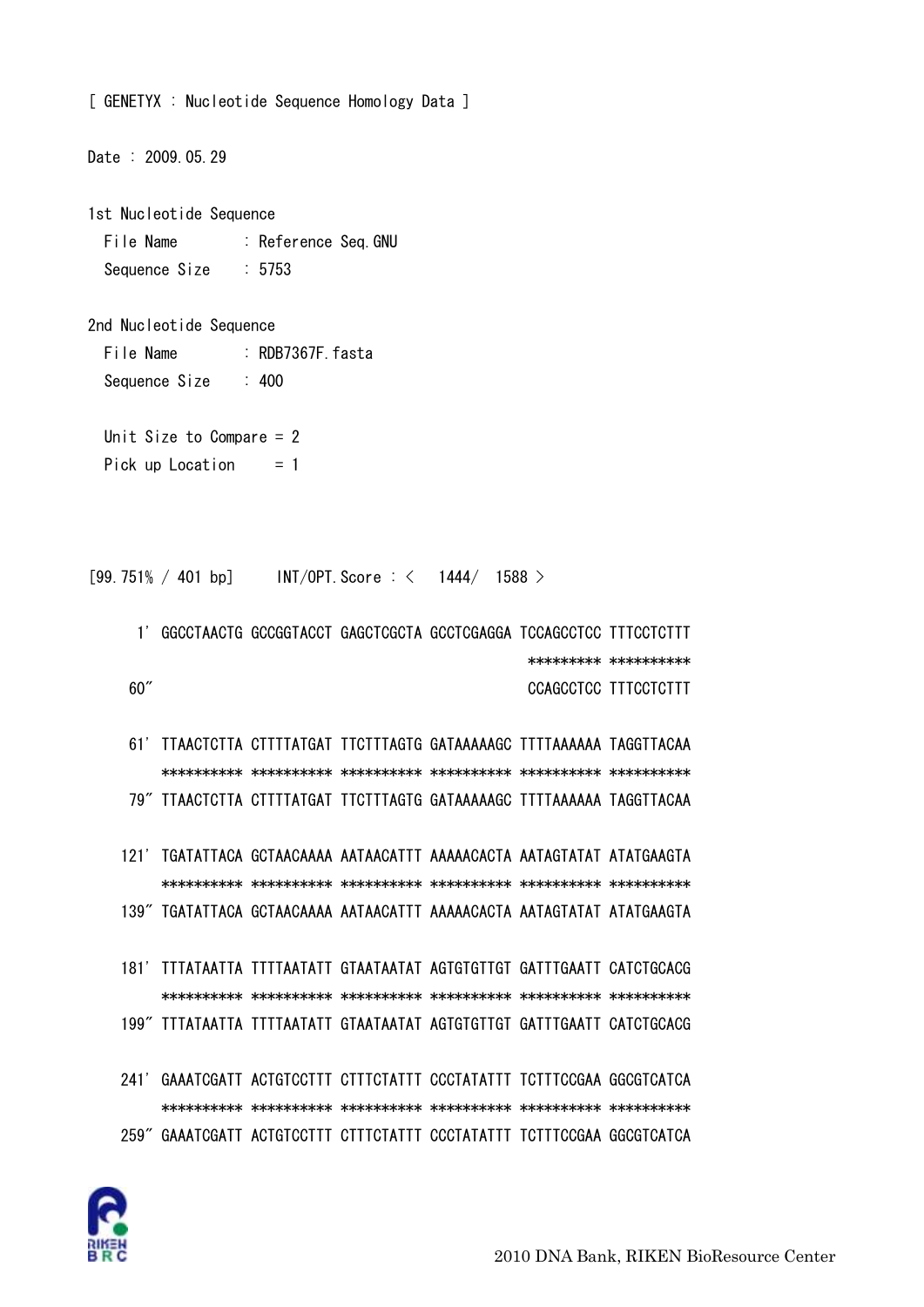301' ACATTTTGGT TCTTTAATAG TAACCAAAAC CCGAAATCAT CTCGGTTCTC AGTATTTGGC \*\*\*\*\*\*\*\*\*\* \*\*\*\*\*\*\*\*\*\* \*\*\*\*\*\*\*\*\*\* \*\*\*\*\*\*\*\*\*\* \*\*\*\*\*\*\*\*\*\* \*\*\*\*\*\*\*\*\*\* 319" ACATTTTGGT TCTTTAATAG TAACCAAAAC CCGAAATCAT CTCGGTTCTC AGTATTTGGC 361' TCTATGGGAA CACCTTTTCT TTTCTCTCTT TTTTTTTTTT TTTGAGACGG AGTCTTGCTC \*\*\*\*\*\*\*\*\*\* \*\*\*\*\*\*\*\*\*\* \*\*\*\*\*\*\*\* \* \*\*\*\*\*\*\*\*\*\* \*\*\*\*\*\*\*\*\*\* \*\*\*\*\*\*\*\*\*\* 379" TCTATGGGAA CACCTTTTCT TTTCTCTC-T TTTTTTTTTT TTTGAGACGG AGTCTTGCTC 421' CTGTCGCCCA GGCTGGAGTG TAATGGCACG ATCTCTGCTC ACTGCAACCT CAGCCTCCCC \*\*\*\*\*\*\*\*\*\* \*\*\*\*\*\*\*\*\*\* \*\* 438" CTGTCGCCCA GGCTGGAGTG TA

1st Nucleotide Sequence File Name : Reference Seq.GNU Sequence Size : 5753

2nd Nucleotide Sequence

File Name : RDB7367R.fasta (Complementary) Sequence Size : 390

 Unit Size to Compare = 1 Pick up Location  $= 1$ 

 $[99.744\% / 391 bp]$  INT/OPT. Score : < 1508/ 1548 >

 1141' GGGGGAGGGG AGCCTACTCA CTCCCCCAAC TCCCGGGCGG TGACTCATCA ACGAGCACCA \*\*\*\*\*\*\*\*\* \*\*\*\*\*\*\*\*\*\* \*\*\*\*\*\*\*\*\* \*\*\*\*\*\*\*\*\*\* 85" TCCCCCAAC TCCCGGGCGG -GACTCATCA ACGAGCACCA

 1201' GCGGCCAGAG GTGAGCAGTC CCGGGAAGGG GCCGAGAGGC GGGGCCGCCA GGTCGGGCAG \*\*\*\*\*\*\*\*\*\* \*\*\*\*\*\*\*\*\*\* \*\*\*\*\*\*\*\*\*\* \*\*\*\*\*\*\*\*\*\* \*\*\*\*\*\*\*\*\*\* \*\*\*\*\*\*\*\*\*\* 123" GCGGCCAGAG GTGAGCAGTC CCGGGAAGGG GCCGAGAGGC GGGGCCGCCA GGTCGGGCAG